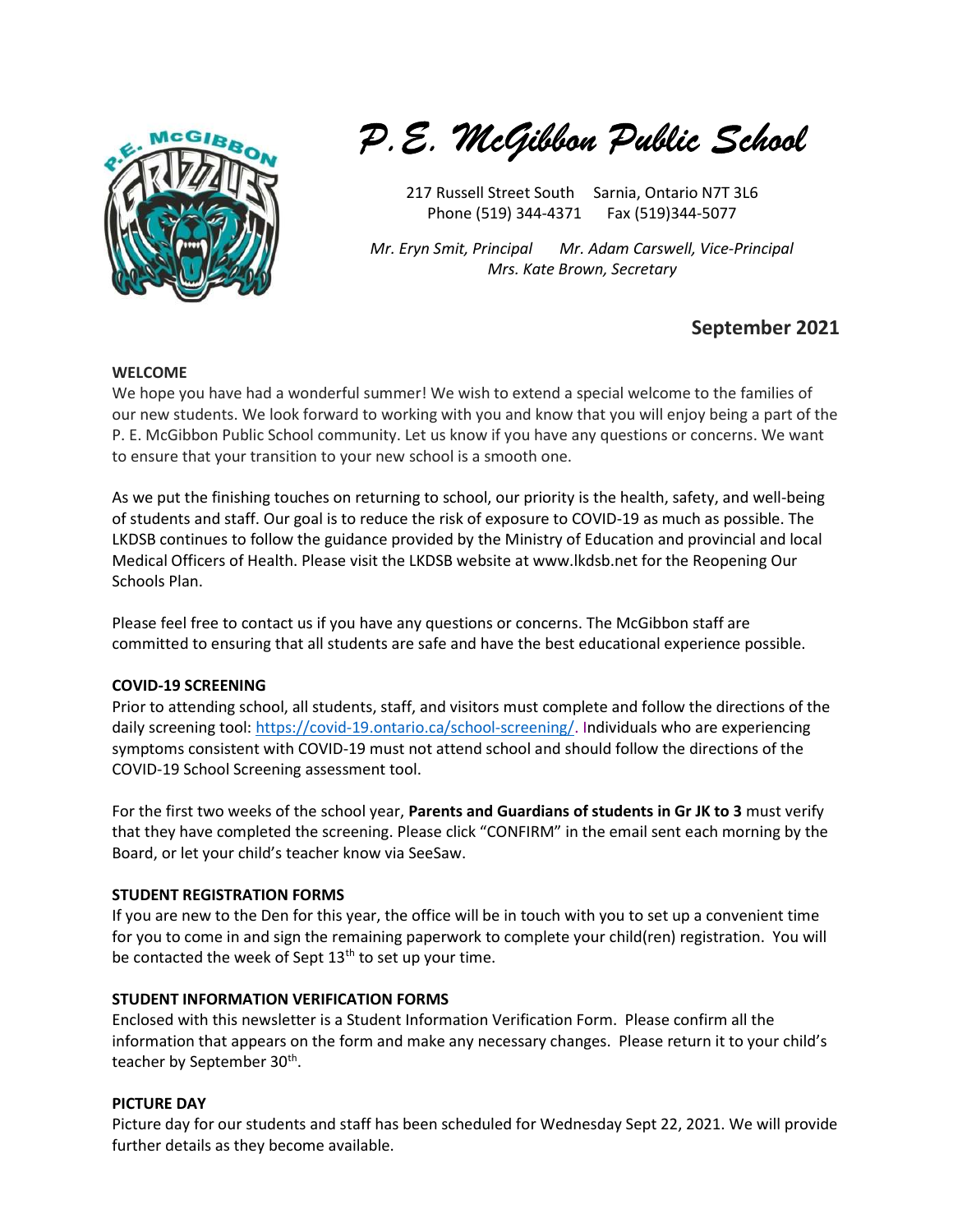#### **ALLERGIES**

Many children and staff members have severe allergies to peanuts, peanut butter, and other nuts. We are asking for your help as a member of our caring and responsible school community. Please do not send your child with any nuts or peanut butter. We want our school environment to be safe and healthy for all our students. Thank you for your understanding.

#### FIND US ON SOCIAL MEDIA!

Twitter: @PEMcGibbon Facebook: @pemcgibbon School Website: https://www.lkdsb.net/school/pemcgibbon/Pages/default.aspx#/=

#### BALANCED DAY SCHEDULE

| Start of the School Day | 8:50                     |
|-------------------------|--------------------------|
| Learning Block A        | 8:50-10:50 (120 minutes) |
| Nutrition Break #1      | 10:50-11:10              |
| Recess #1               | 11:10-11:30              |
| Learning Block B        | 11:30-1:10 (100 minutes) |
| Nutrition Break #2      | $1:10-1:30$              |
| Recess #2               | 1:30-1:50                |
| Learning Block C        | 1:50-3:10 (80 minutes)   |
| Dismissal               | 3:10                     |
|                         |                          |

## PREVALENT MEDICAL CONDITIONS

Please notify the office immediately if your child has a prevalent medical condition (i.e., Asthma, Epilepsy, Anaphylactic to nuts or bees, Diabetes).

## CONSENT FOR AUTHORIZATION OF MEDICATION

If a student must take medication at school, Board policy requires us to have a Medical Physician complete a consent form. Please request the blank form from our school secretary. Students should place any medication in the teacher's hands as soon as they arrive at school.

## USE OF STUDENT INFORMATION

Throughout the school year, we may photograph, audiotape, or videotape students involved in activities and recognize their achievements in school/classroom newsletters or our school website, school Facebook, etc. In addition, the newspaper or local media may be present to cover certain events. In accordance with the Municipal Freedom of Information and Protection of Privacy Act, signed permission is required for the photographing or filming of student participation in these activities. If you give permission, please complete Appendix B – Notification and Permission for the Use of Student Personal Information and return to the school as soon as possible.

## BUS INFORMATION/MySBI - BUS STATUS APP

Getting information about school bus cancellations and delays is easy! CLASS has a mobile app that will provide subscribers with real-time notifications whenever buses are delayed by ten minutes or greater. The notifications will come in the form of alerts, including service cancellations due to adverse weather conditions. For additional information about the mobile app, please visit: www.mysbi.ca.

For bussing and weather information, our school is in Zone 2. If you choose to drive your child/children to school when the buses are cancelled due to inclement weather, you will need to pick them up at the end of the school day at 3:30 p.m.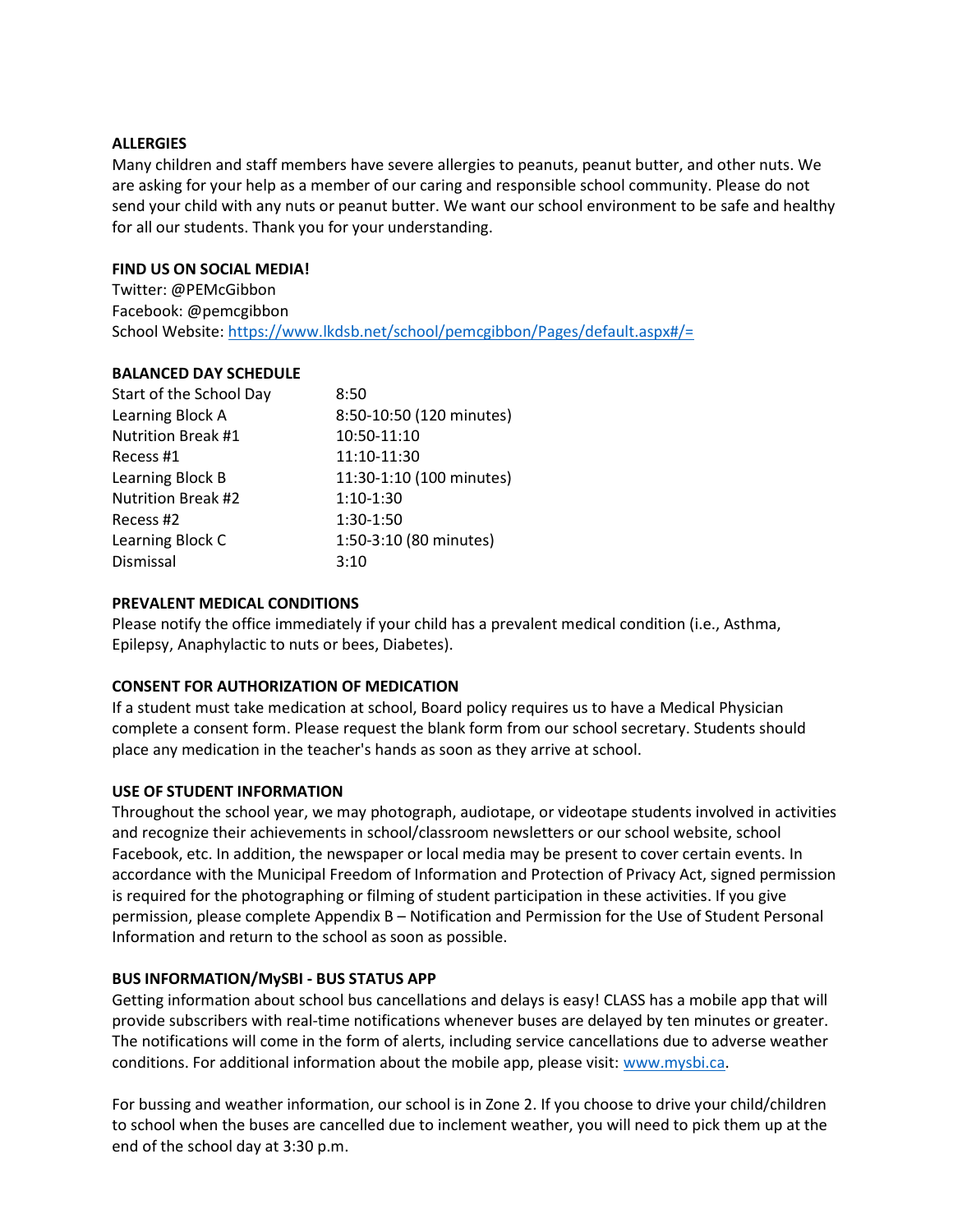## SCHOOL MESSENGER ATTENDANCE REPORTING

At the Lambton Kent District School Board, one of our greatest priorities is ensuring students have arrived safely at school every day. You may have received notification about your child's absence from our School Messenger automated attendance messaging system. We have now added a School Messenger Parent/Guardian Reporting Tool for you to notify the school about your child's absence.

Parents/guardians can use School Messenger in one of the following three ways to report your child's absence:

- Option 1: Call a toll-free number and follow the prompts.
- Option 2: Set up a secure online School Messenger account and login to a website.

• Option 3: Download and set up the School Messenger app (Apple or Android) to a smart phone or tablet.

## VISITORS, PARENTS & GUARDIANS

Before attending school, all visitors must complete and follow the directions of the daily COVID-19 School Screening assessment tool. Visitors must also wear a medical mask while on school premises and complete the sign-in log available in the front foyer. Communication between parents/guardians and teaching staff or administration will continue to be conducted through phone calls or email. Prearranged appointments are required for all meetings with staff.

## SCHOOL CASH ONLINE

What is School Cash Online? School Cash Online is a web-based solution that gives parents the ability to pay for student items online (i.e. field trips, spirit wear, hot lunch orders). Parents can make payments using eCheck (direct withdrawal from a bank account) or "MyWallet" (virtually add funds and reload like a gift card), as well as print or view their receipts and their current account history in real-time. For additional user security, banking information is not saved in School Cash Online and must be re-entered for every transaction. We kindly ask our school families to register online as soon as possible. Should you require any assistance, feel free to contact our office.

## LEAVING SCHOOL PROPERTY DURING LUNCH

Students in Grade 6 to 8 may only leave school property during lunch if they go home for lunch or leave in the care of an approved adult.

## EARLY DISMISSAL OF CHILDREN

Please contact the office or send a note to your child(ren)'s teacher if you will require an early dismissal. All early pickups are done at the main entrance to the school (Door #1). Ring the buzzer in the entrance and please wait outside until your child is brought to you.

## PARENT COUNCIL

We have an active and engaged parent council and would love for you to join us! Our first meeting of the year will be on Tuesday, September 21 at 6:30pm. Anyone interested in learning more about our school and participating in decisions that help shape the future of PE McGibbon is welcome to attend.

## SCHOOL CODE OF CONDUCT

Our student Code of Conduct can be found on the PE McGibbon school website and clicking on "Newsletters." A PDF version is available there for you to download and read. The Code for this year will be posted shortly and reviewed with our students.